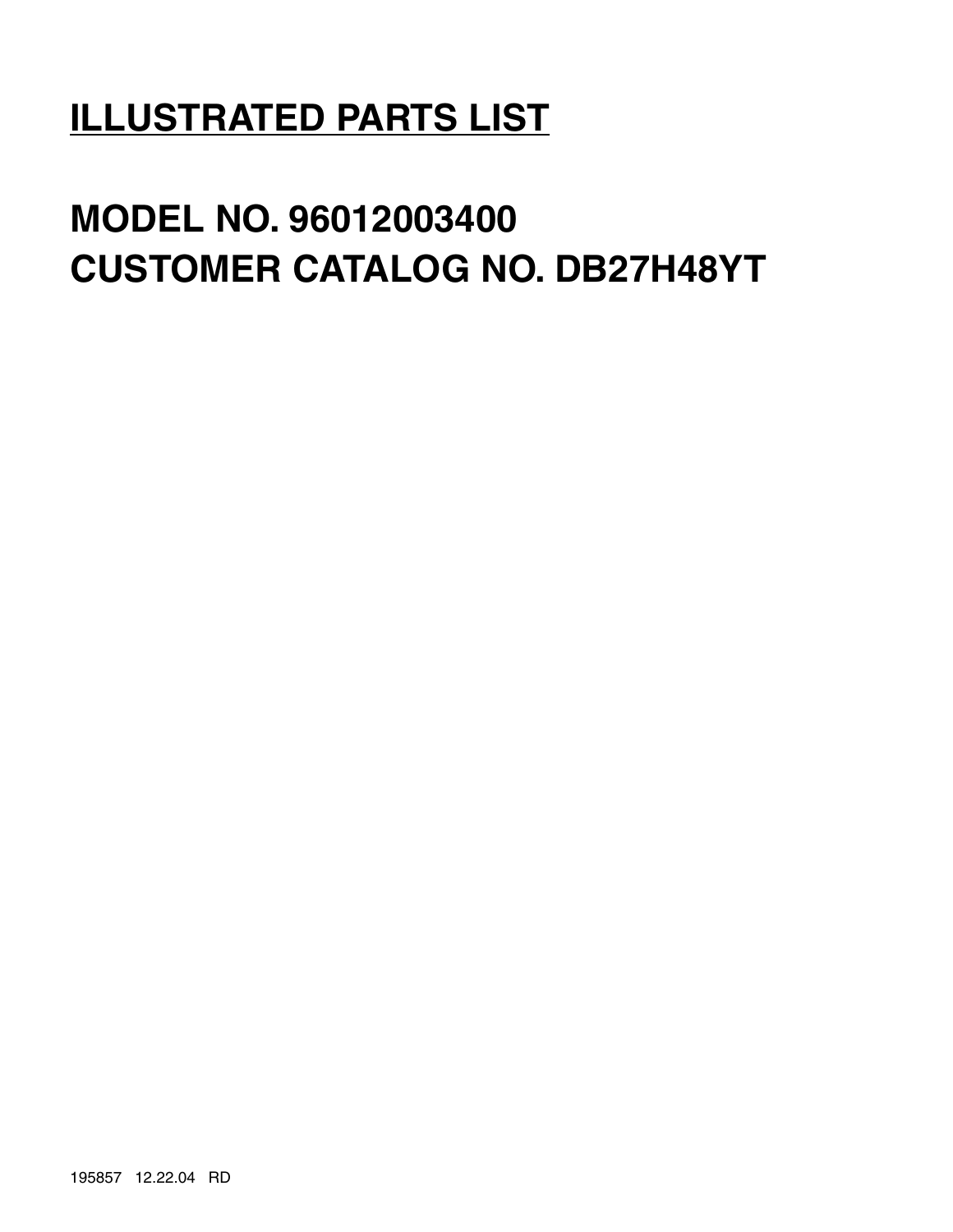**TRACTOR - MODEL NUMBER DB27H48YT (96012003400)**

#### **DECALS**



| <b>KEY</b><br>NO. | <b>PART</b><br>NO. | <b>DESCRIPTION</b>      | <b>KEY</b><br>NO. | <b>PART</b><br>NO. | <b>DESCRIPTION</b>         |
|-------------------|--------------------|-------------------------|-------------------|--------------------|----------------------------|
|                   | 191076             | Decal Dash              | 12                | 193939             | Decal Fender Oper          |
| $\overline{2}$    | 178482             | Decal Heavy Duty        | 13                | 178502             | <b>Decal Deck Caution</b>  |
| 3                 | 176273             | Decal Hood LH           | 14                | 175291             | Decal V-Belt Schematic     |
| 4                 | 196285             | Decal Side Panel        | 15                | 196320             | Decal Replacement          |
| 5                 | 196319             | Decal Engine            | 16                | 176272             | Decal Hood Rh              |
| 6                 | 173587             | Decal Reflector Rh      | 20                | 145005             | Decal Bat Dan/Psn          |
| 7                 | 173589             | Decal Reflector Lh      | $ -$              | 166960             | Decal By Pass              |
| 8                 | 170563             | Decal Warning Mower     | $ -$              |                    | 184310X428 Pad Footrest Lh |
| 9                 | 172740             | Decal Fender Logo       | $ -$              |                    | 184311X428 Pad Footrest Rh |
| 10                | 157140             | Decal Fender Danger E/F | $\sim$ $\sim$     | 195854             | Manual, Operator's E&F     |
| 11                | 172743             | Decal Ins Strg Whl      |                   |                    |                            |
|                   |                    |                         |                   |                    |                            |

#### **WHEELS & TIRES**



| <b>KEY</b><br>NO. | PART<br>NO. | <b>DESCRIPTION</b>                |
|-------------------|-------------|-----------------------------------|
|                   | 59192       | Cap Valve Tire                    |
| 2                 | 65139       | <b>Stem Valve</b>                 |
| 3                 | 106222X     | Tire FT 15 x 6 0 - 6 Service      |
| 4                 | 59904       | Tube Front (Service Item Only)    |
| 5                 | 106732X421  | <b>Rim Asm 6"front Service</b>    |
| 6                 | 278H        | Fitting Grease (Front Wheel Only) |
| 7                 | 9040H       | Bearing Flange (Front Wheel Only) |
| 8                 | 106108X421  | Rim Asm 8"rear Service            |
| 9                 | 138468      | Tire R T 20 x 8-8 C Service       |
| 10                | 7152J       | Tube Rear (Service Item Only)     |
| 11                | 104757X421  | Cap Axle 1 50 x 1 00              |
|                   | 144334      | Sealant, Tire (10 oz. Tube)       |

**NOTE:** All component dimensions given in U.S. inches 1 inch = 25.4 mm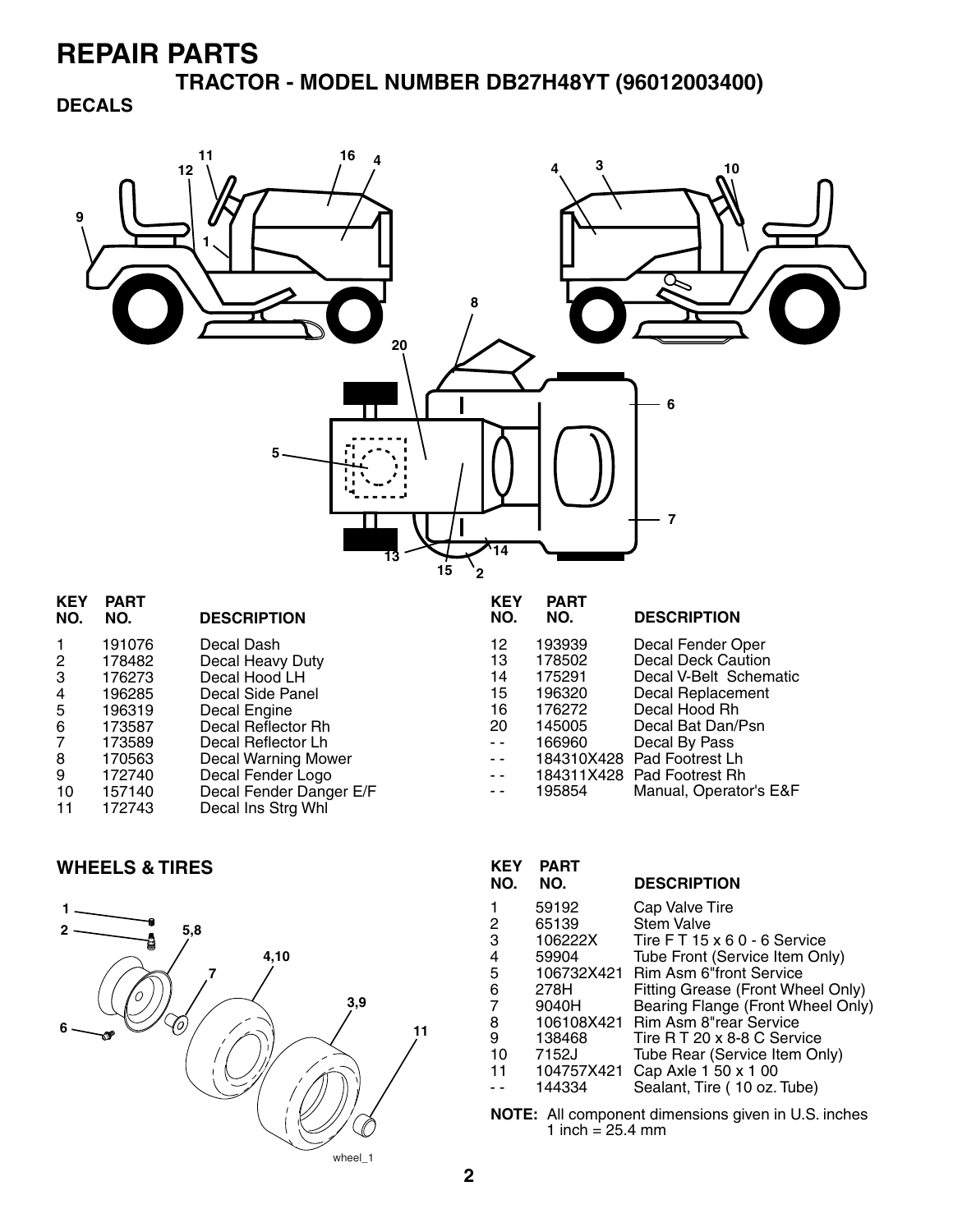#### **TRACTOR - MODEL NUMBER DB27H48YT (96012003400)**

#### **SCHEMATIC**

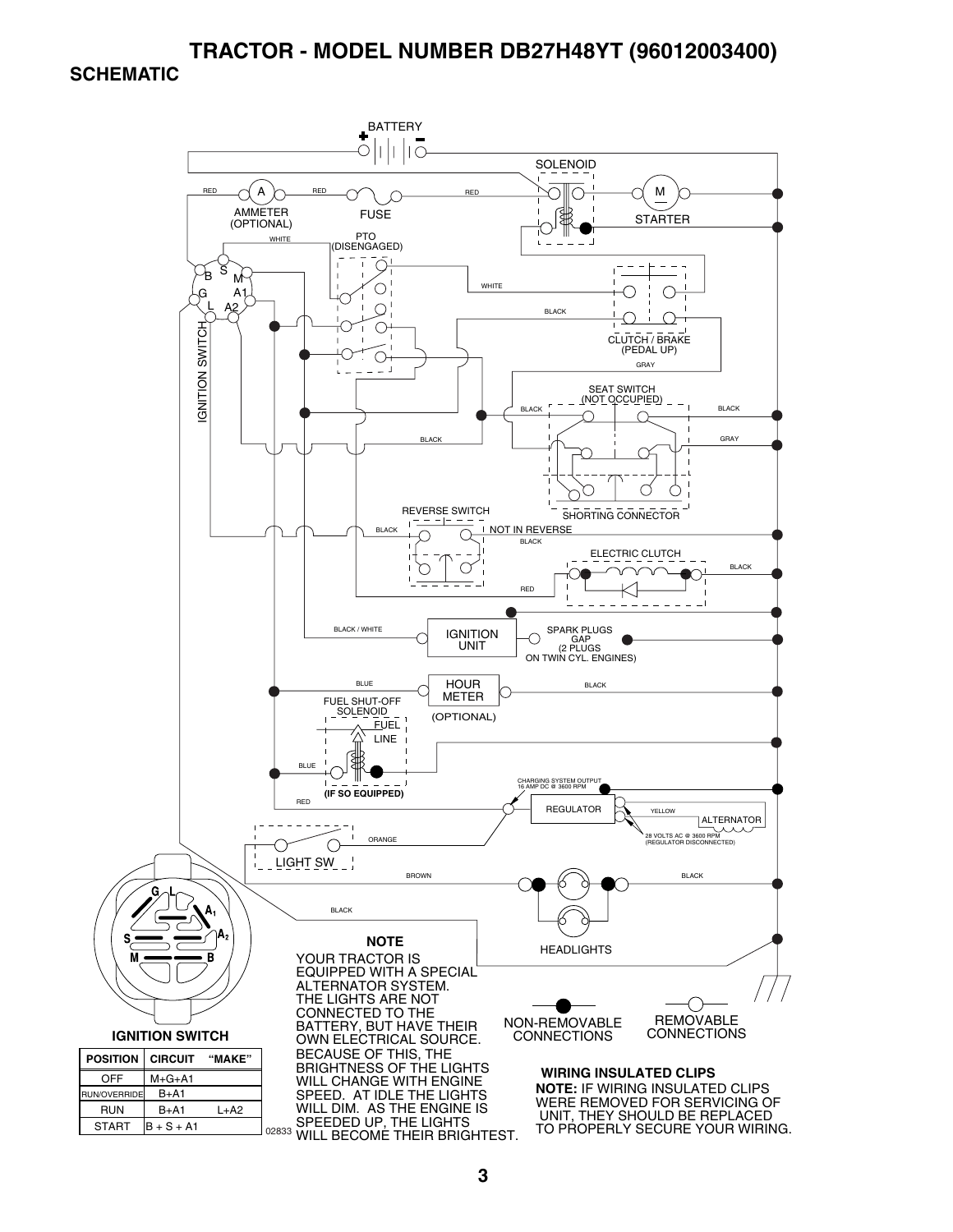**TRACTOR - MODEL NUMBER DB27H48YT (96012003400) ELECTRICAL**

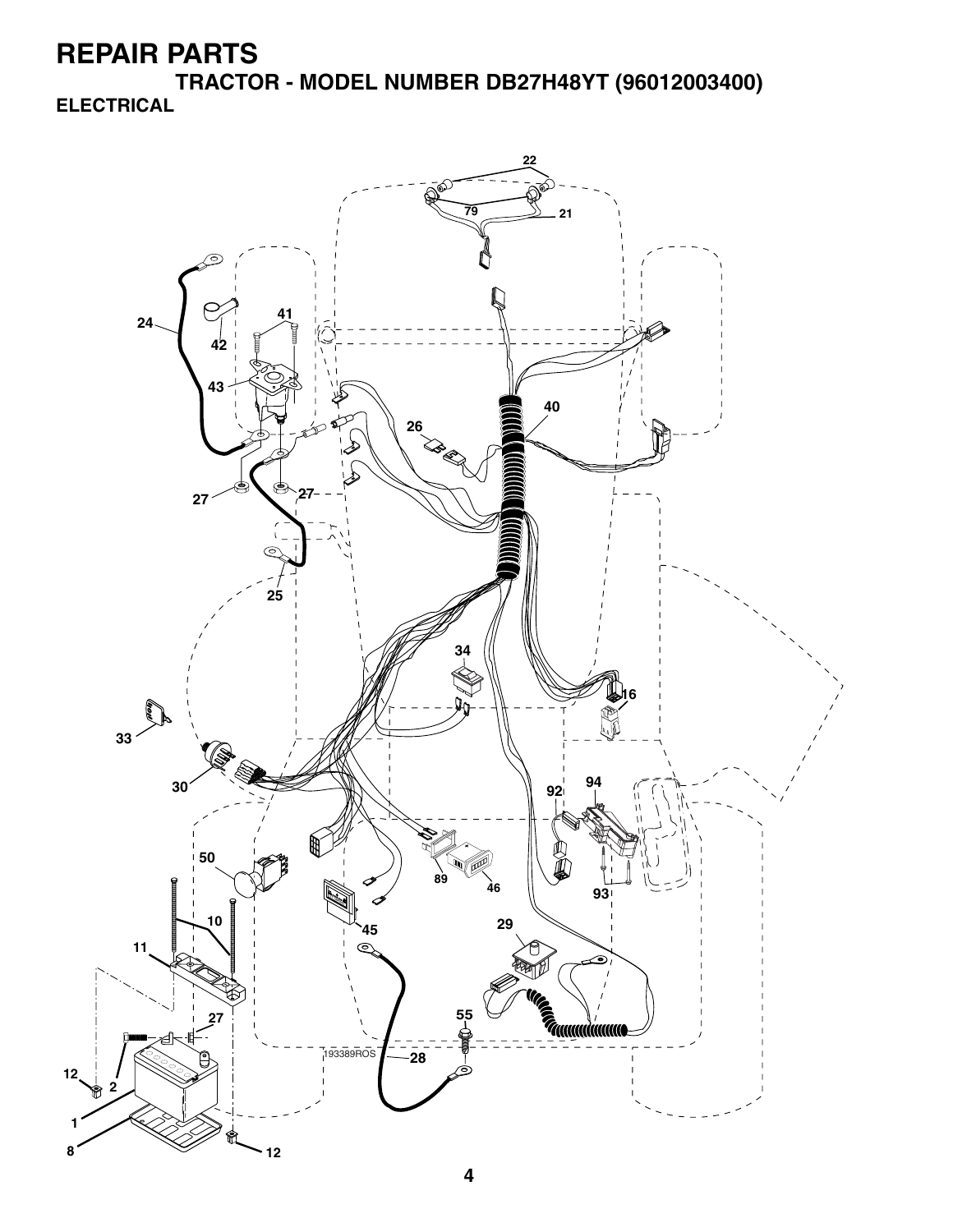**TRACTOR - MODEL NUMBER DB27H48YT (96012003400) ELECTRICAL**

| <b>KEY</b><br>NO. | <b>PART</b><br>NO. | <b>DESCRIPTION</b>                        |
|-------------------|--------------------|-------------------------------------------|
| 1                 | 144927             | <b>Battery</b>                            |
| 2                 | 74760412           | Bolt Hex Hd 1/4-20 unc x 3/4              |
| 8                 | 7603J              | Tray, Battery                             |
| 10                | 145211             | Bolt, BTR FRT 1/4-20 x 7.5                |
| 11                | 150109             | Hold Down Battery, Front                  |
| 12                | 145769             | Nut, Push, Nylon                          |
| 16                | 176138             | Switch Interlock Push-In                  |
| 21                | 175688             | Harness Asm Light W/Bulbs                 |
| 22                | 4152J              | <b>Bulb Light</b>                         |
| 24                | 8860R              | <b>Cable Starter</b>                      |
| 25                | 146148             | <b>Cable Battery</b>                      |
| 26                | 175158             | Fuse                                      |
| 27                | 73510400           | Nut Keps Hex 1/4-20 unc                   |
| 28                | 145491             | Cable Ground                              |
| 29                | 192749             | Switch Seat                               |
| 30 —              | 193350             | Switch Ign                                |
| 33                | 140401             | Key Ign                                   |
| 34                | 110712X            | Switch Light/Reset                        |
| 40                | 193389             | Harness Ign.                              |
| 41                | 17720408           | Screw 1/4-20 x 1/2                        |
| 42                | 131563             | Cover Terminal                            |
| 43                | 178861             | Solinoid                                  |
| 45                | 122822X            | Ammeter Rectangular                       |
| 46                | 169635             | Hourmeter Snap-In                         |
| 50<br>55          | 174653             | Switch, PTO<br>Screw Thdrol 5/16-18 x 1/2 |
| 79                | 17490508<br>175242 | <b>Bulbholder</b>                         |
| 89                | 169639             | Bracket Snap-In Hourmeter                 |
| 92                | 193465             | Harness Pigtail Reverse Switch            |
| 93                | 192540             | Screw Plastite 10-1/4 x 2.0               |
| 94                | 191834             | Module Reverse Switch                     |
|                   |                    |                                           |

**NOTE:** All component dimensions given in U.S. inches. 1 inch =  $25.4$  mm.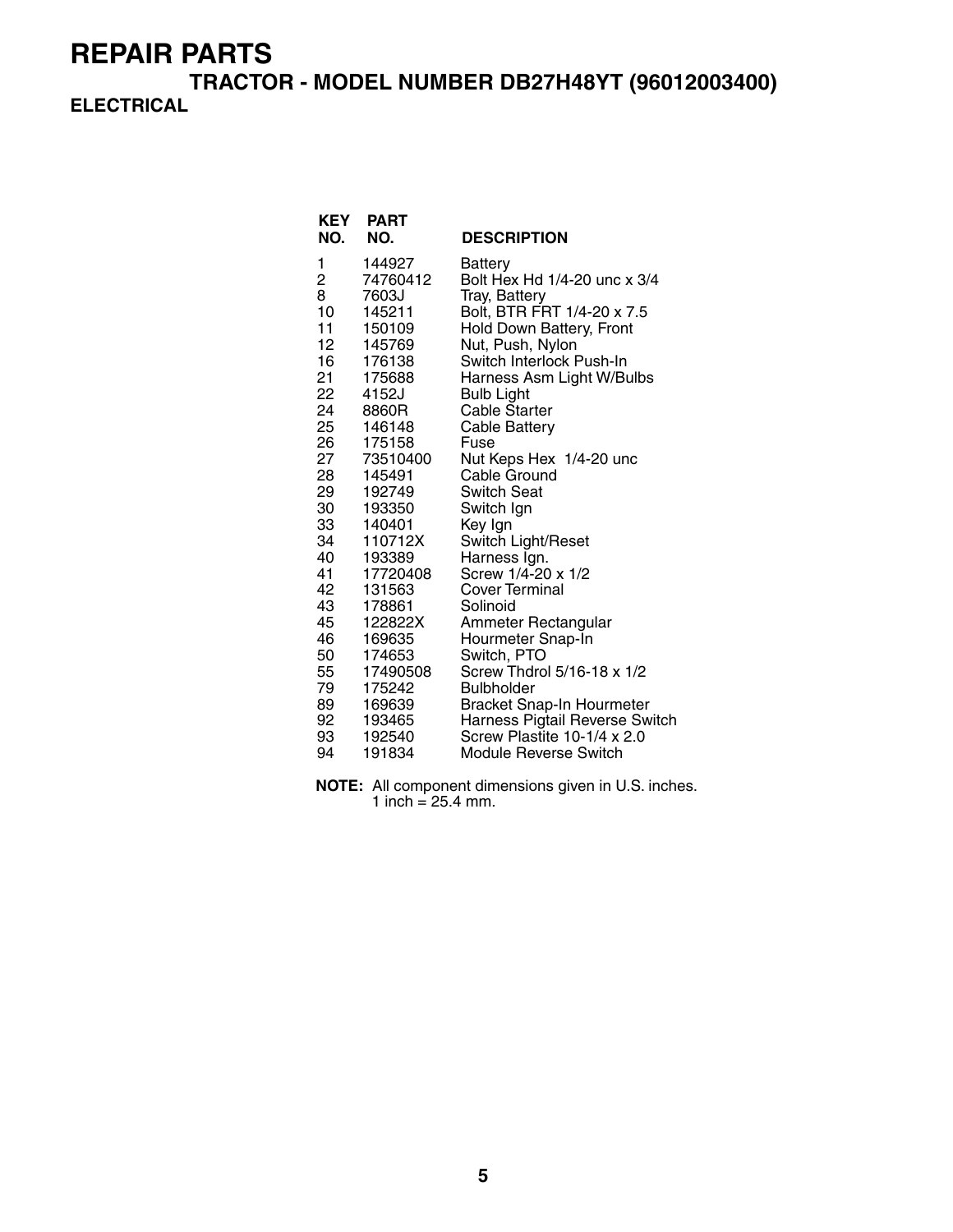**TRACTOR - MODEL NUMBER DB27H48YT (96012003400) CHASSIS AND ENCLOSURES**

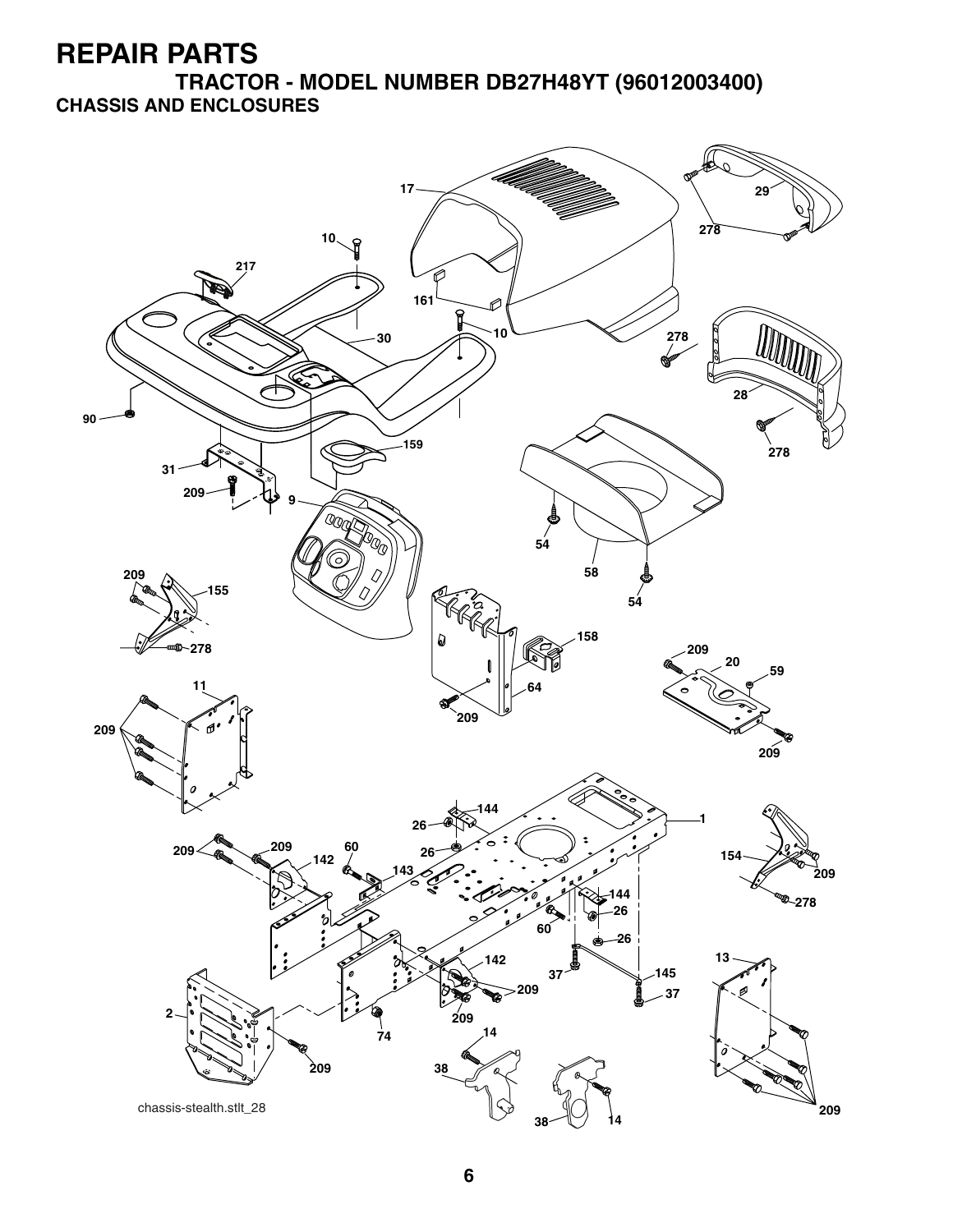#### **TRACTOR - MODEL NUMBER DB27H48YT (96012003400) CHASSIS AND ENCLOSURES**

| <b>KEY</b><br>NO.                                                                                                                                                                                                                                                | <b>PART</b><br>NO.                                                                                                                                                                                                                                                                                                                                                                                   | <b>DESCRIPTION</b>                                                                                                                                                                                                                                                                                                                                                                                                                                                                                                                                                                                                                                                                                                                                                                                                                                                                                                                                                                      |
|------------------------------------------------------------------------------------------------------------------------------------------------------------------------------------------------------------------------------------------------------------------|------------------------------------------------------------------------------------------------------------------------------------------------------------------------------------------------------------------------------------------------------------------------------------------------------------------------------------------------------------------------------------------------------|-----------------------------------------------------------------------------------------------------------------------------------------------------------------------------------------------------------------------------------------------------------------------------------------------------------------------------------------------------------------------------------------------------------------------------------------------------------------------------------------------------------------------------------------------------------------------------------------------------------------------------------------------------------------------------------------------------------------------------------------------------------------------------------------------------------------------------------------------------------------------------------------------------------------------------------------------------------------------------------------|
| 1<br>$\overline{\mathbf{c}}$<br>3<br>9<br>10<br>11<br>13<br>14<br>17<br>20<br>26<br>28<br>29<br>30<br>31<br>37<br>38<br>54<br>58<br>59<br>60<br>64<br>74<br>90<br>142<br>143<br>144<br>145<br>154<br>155<br>158<br>159<br>161<br>209<br>213<br>214<br>217<br>278 | 174619<br>176554<br>17060612<br>193636X428<br>72140608<br>167203<br>178298<br>17490608<br>175260X428 Hood<br>162026<br>73800600<br>175289X428<br>179761<br>192395X428<br>139976<br>17490508<br>175710<br>192512<br>175351<br>187495<br>72140606<br>174997<br>73680600<br>124346X<br>175702<br>186689<br>175582<br>156524<br>161897<br>161900<br>162037<br>191120X428<br>164655<br>17000612<br>191611 | Chassis<br>Drawbar<br>Screw 3/8-16 x 3/4<br>Dash<br>Bolt 3/8-16 x 1<br>Panel Dash Lh<br>Panel Dash Rh<br>Screw Thdrol 3/8-16 x 1/2<br><b>Plate Battery</b><br>Nut Lock Hex W/Ins 3/8-16 unc<br>Grille<br>Light Asm. Bar<br>Fender<br><b>Bracket Fender</b><br>Screw Thdrol 6/16-18 x 1/2 TYT<br>Bracket, Asm. Pivot Mower Rear<br>Screw Wshd Hex 10-32 x 5/8<br>Duct Hood<br><b>Bushing Snap</b><br>Bolt RdHd Sqnk 3/8-16 unc x 3/4<br>Dash Lower<br>Nut Crownlock 3/8-16 unc<br>Nut Self-Thd Wsh-Hd 1/4 Zinc<br><b>Plate Reinforcement STLT</b><br><b>Bracket Swaybar Chassis</b><br><b>Bracket Footrest</b><br>Rod Pivot Chassis/Hood<br><b>Bracket Dash Rh</b><br>Bracket Dash Lh<br><b>Bracket Parking Brake</b><br>Cupholder<br><b>Extrusion Bumper</b><br>Screw Hexwsh Thdrol 3/8-16 x 3/4<br>169848X428 Skirt Grille LH<br>169847X428 Skirt Grille RH<br>179132X428 Console Fuel Window<br>Screw 10 x 3/4 Single Lead Hex<br>NOTE: All component dimensions given in U.S. inches |

1 inch = 25.4 mm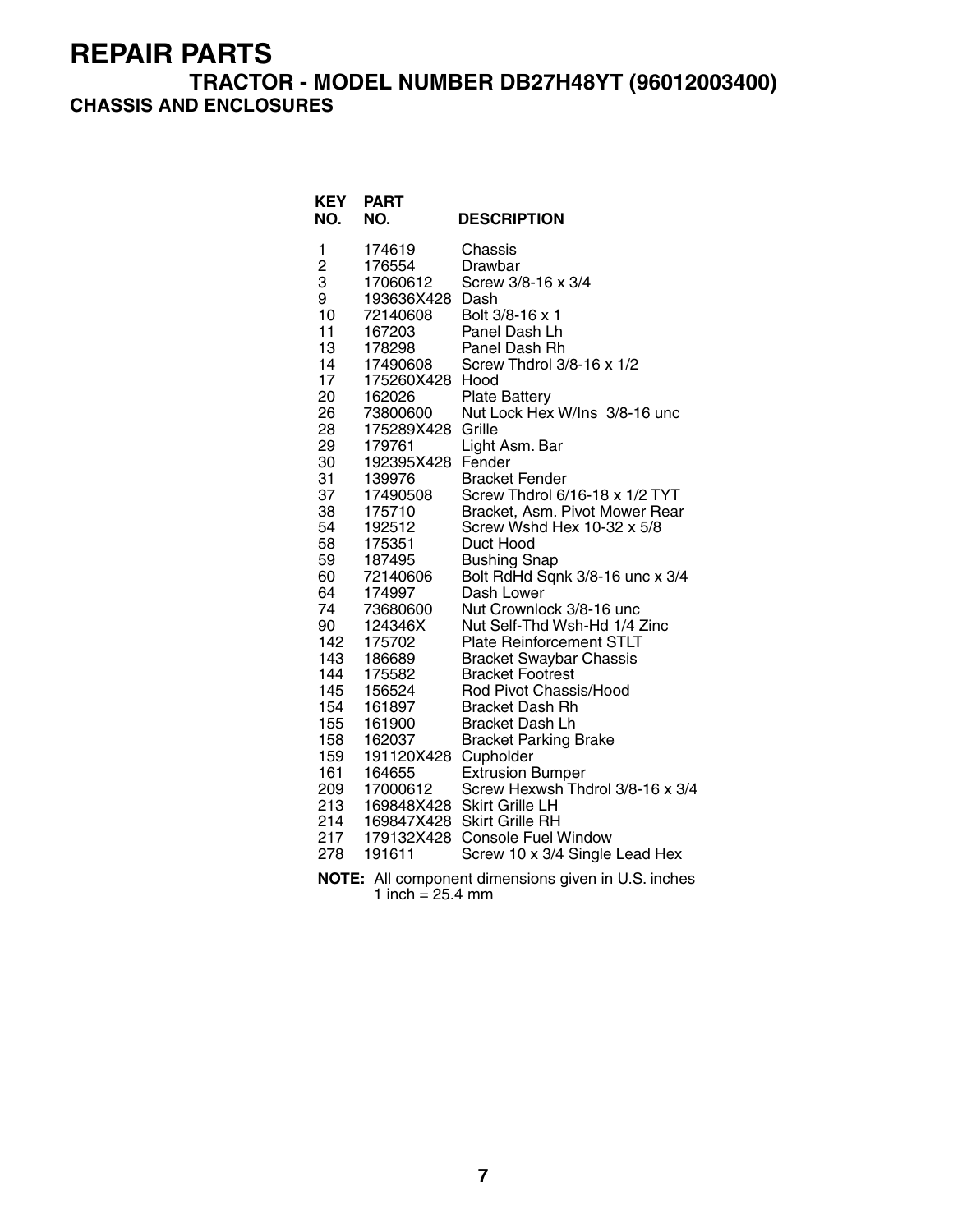**TRACTOR - MODEL NUMBER DB27H48YT (96012003400)**

**DRIVE**

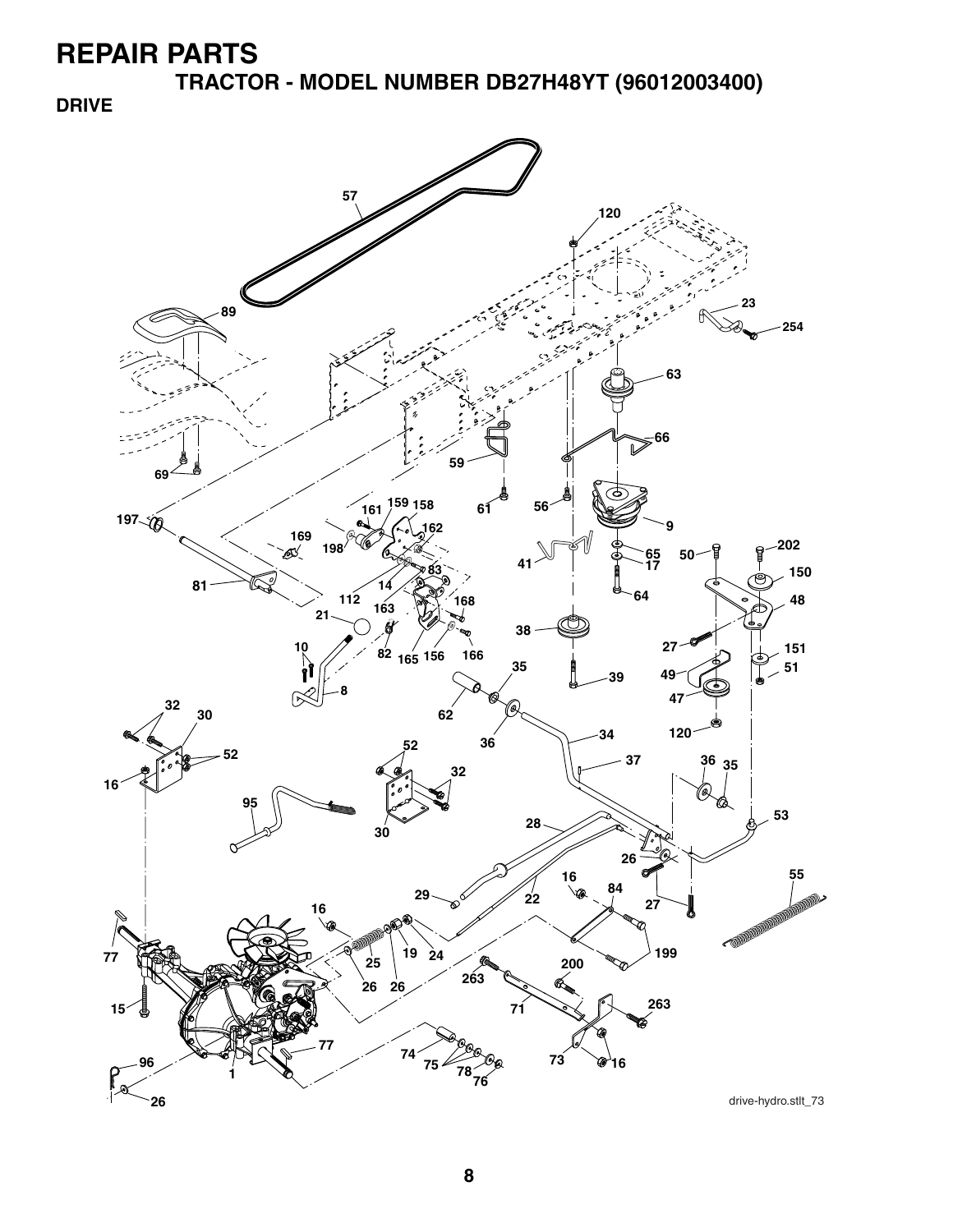# **TRACTOR - MODEL NUMBER DB27H48YT (96012003400)**

#### **DRIVE**

| <b>KEY</b><br>NO. | <b>PART</b><br>NO. | <b>DESCRIPTION</b>                   | <b>KEY</b><br>NO. | <b>PART</b><br>NO.           | <b>DESCRIPTION</b>                                  |
|-------------------|--------------------|--------------------------------------|-------------------|------------------------------|-----------------------------------------------------|
| 1                 | .                  | Transaxle (See Breakdown)            | 64                | 173937                       | Bolt, Hex                                           |
|                   |                    | Hydro Gear Model 314-0510            | 65                | 10040700                     | Washer Lock Hvy Hlcl Spr. 7/16                      |
| 8                 | 192502             | Rod Shift                            | 66                | 154778                       | Keeper Belt Engine                                  |
| 9                 | 179334             | <b>Clutch Electric</b>               | 69                | 142432                       | Screw                                               |
| 10                | 76020416           | Pin Cotter 1/8 x 1 CAD               | 71                | 169183                       | Strap Torque Lh Hydro                               |
| 14                | 10040400           | Washer Lock Hvy. Helical             | 73                | 169182                       | Strap Torque Rh Hydro                               |
| 15                | 74490544           | Bolt, Hex FLGHD 5/16-18 Gr. 5        | 74                | 137057                       | Spacer, Split                                       |
| 16                | 73800500           | Nut Lock Hex W/Ins 5/16-18 unc P     | 75                | 121749X                      | Washer 25/32 x 1-1/4 x 16 Ga.                       |
| 17                | 126197X            | Washer 1-1/2 OD x 15/32 ID x 2.50    | 76                | 12000001                     | E-Ring                                              |
| 19                | 73800600           | Nut Lock Hex W/Wsh 3/8-16 unc        | 77                | 123583X                      | Key, Square                                         |
| 21                | 106279X            | knob 1/2-13                          | 78                | 121748X                      | Washer 25/32 x 1-5/8 x 16 Ga.                       |
| 22                | 169498             | Rod, Brake Hydro                     | 81                | 165596                       | <b>Shaft Asm. Cross</b>                             |
| 23                | 190736             | <b>Bracket Anti-Rotation</b>         | 82                | 165711                       | <b>Spring Torsion</b>                               |
| 24                | 73350600           | Nut Hex Jam 3/8-16                   | 83                | 19171216                     | Washer 17/32 x 3/4 x 16 Ga.                         |
| 25                | 106888X            | Spring, Brake Rod                    | 84                | 169594                       | Link, Transaxle                                     |
| 26                | 19131316           | Washer                               | 89                |                              | 192387X428 Console, Shift                           |
| 27                | 76020412           | Pin Cotter 1/8 x 3/4 CAD.            | 95                | 170201                       | Control Asm Bypass Hydro                            |
| 28                | 175765             | Rod, Parking Brake                   | 96                | 4497H                        | Retainer Spring 1" Zinc/Cad                         |
| 29                | 71673              | Cap, Parking Brake                   | 112               | 19091210                     | Washer 9/32 x 3/4 x 10 Ga.                          |
| 30                | 169592             | Bracket, Transaxle                   | 120               | 73900600                     | Nut Lock Flg 3/8-16 unc                             |
| 32                | 74760512           | Bolt Hex Hd 5/16-18 unc x 3/4        | 151               | 19133210                     | Washer 13/32 x 2 x 10 Ga.                           |
| 34                | 175578             | Shaft, Foot Pedal Nibbed             | 150               | 175456                       | <b>Spacer Retainer</b>                              |
| 35                | 120183X            | Bearing, Nylon                       | 156               | 166002                       | Washer Srrted 5/16 ID x 1 x .125                    |
| 36                | 19211616           | Washer 21/32 x 1 x 16 Ga.            | 158               | 165589                       | <b>Bracket Shift Mount</b>                          |
| 37                | 1572H              | Pin, Roll 3/16 x 1                   | 159               | 183900                       | Hub Shift                                           |
| 38                | 179114             | Pulley, Idler, Composite             | 161               | 72140406                     | Bolt Rdhd Sqnk 1/4-20 x 3/4 Gr. 5                   |
| 39                | 72110622           | Bolt 3/8-16unc x 2-3/4               | 162               | 73680400                     | Nut Crownlock 1/4-20 unc                            |
| 41                | 175556             | Keeper, Belt Retainer                | 163               | 74780416                     | Bolt Hex Fin 1/4-20 unc x 1 Gr. 5                   |
| 47                | 127783             | Pulley, Idler, V-Groove              | 165               | 165623                       | <b>Bracket Pivot Lever</b>                          |
| 48                | 154407             | <b>Bellcrank Clutch Grnd Drv STL</b> | 166               | 17490510                     | Screw 5/16-18 x 5/8                                 |
| 49                | 123205X            | Retainer, Belt                       | 168               | 165492                       | Bolt Shoulder 5/16-18 x .561                        |
| 50                | 72110612           | Bolt Carr Sh 3/8-16 x 1-1/2 Gr.5     | 169               | 165580                       | Plate Fastening LT                                  |
| 51                | 73680600           | Nut Crownlock 3/8-16 unc             | 197               | 169613                       | Nyliner Snap-In 5/8" ID                             |
| 52                | 73680500           | Nut Crownlock 5/16-18 unc            | 198               | 169593                       | Washer Nyl 7/8" ID x .105"                          |
| 53                | 105710X            | Link, Clutch                         | 199               | 169612                       | Bolt Shoulder 5/16-18 unc                           |
| 55                | 105709X            | Spring, Return, Clutch               | 200               | 72140508                     | Bolt Rdhd Sqnk 5/16-18 unc x 1                      |
| 56                | 17060620           | Screw 3/8-16 x 1.0                   | 202               | 72110614                     | Bolt 3/8-16 x 1-3/4 Gr. 5                           |
| 57                | 140294             | V-Belt, Ground Drive                 | 254               | 17000616                     | Screw 3/8-16 x 1                                    |
| 59                | 169691             | Keeper, Center Span                  | 263               | 17000612                     | Screw 3/8-16 x .75                                  |
| 61                | 17120614           | Screw 3/8-16 x 3/4                   |                   |                              |                                                     |
| 62                | 123533X            | Cover, Pedal                         |                   |                              | NOTE: All component dimensions give in U.S. inches. |
| 63                | 174607             | Pulley, Engine                       |                   | 1 inch = $25.4 \, \text{mm}$ |                                                     |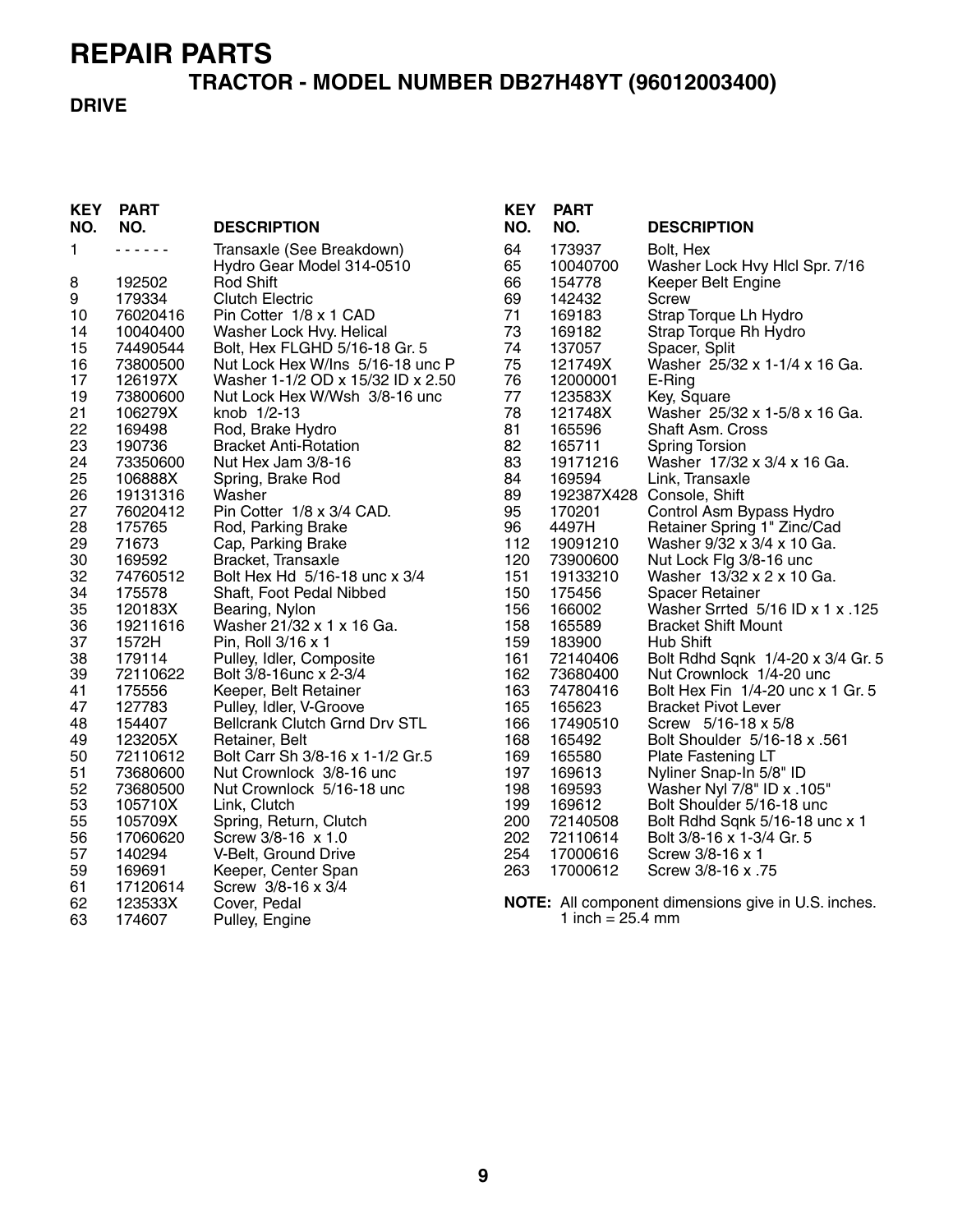**TRACTOR - MODEL NUMBER DB27H48YT (96012003400) STEERING ASSEMBLY**

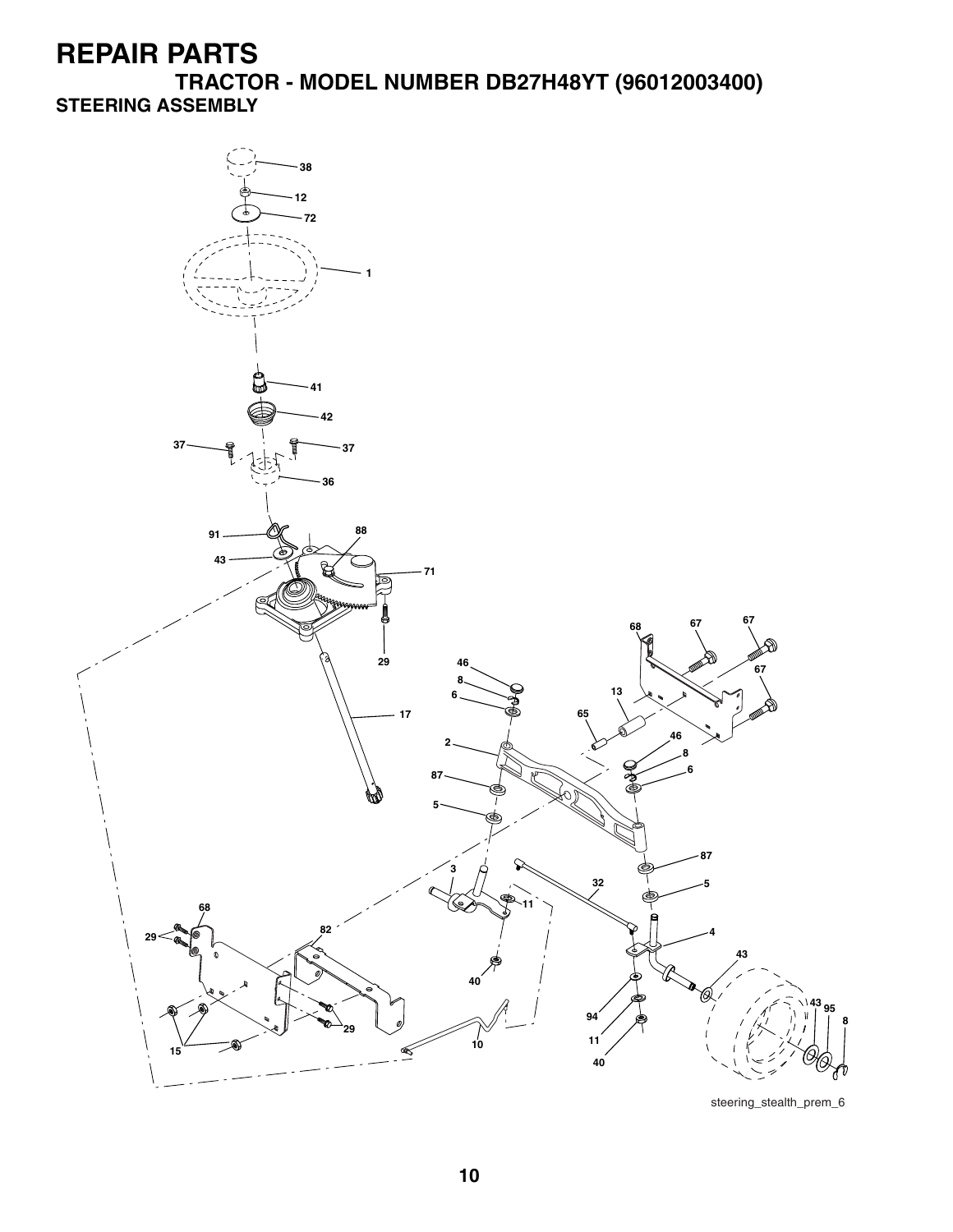**TRACTOR - MODEL NUMBER DB27H48YT (96012003400) STEERING ASSEMBLY**

| <b>KEY</b><br>NO. | <b>PART</b><br>NO. | <b>DESCRIPTION</b>                                                  |
|-------------------|--------------------|---------------------------------------------------------------------|
| 1                 | 186094X428         | <b>Wheel Steering</b>                                               |
| 2<br>3<br>4       | 184706             | Axle                                                                |
|                   | 169840             | Spindle Asm LH                                                      |
|                   | 169839             | Spindle Asm RH                                                      |
| 5                 | 6266H              | <b>Bearing Race Thrust Harden</b>                                   |
| 6                 | 121748X            | Washer 25/32 x 1-5/8 x 16 Ga.                                       |
| 8                 | 12000029           | Ring Klip #t5304-75                                                 |
| 10                | 175121             | Link Drag                                                           |
| 11                | 10040600           | Washer Lock Hvy Hlcl Spr 3/8                                        |
| 12<br>13          | 73940800           | Nut Hex Jam Toplock 1/2-20 unf                                      |
| 15                | 136518<br>145212   | Spacer Brg Axle Front<br>Nut Hex Flange Lock                        |
| 17                | 177883             | Shaft Asm Strg                                                      |
| 29                | 17000612           | Screw 3/8-16 x 3/4                                                  |
| 32                | 180580             | Rod Tie                                                             |
| 36                | 155105             | Bushing Strg                                                        |
| 37                | 152927             | Screw TT #32.5 x 5 x 3/8 Flange                                     |
| 38                | 186095X428         | Cap Wheel Steer                                                     |
| 40                | 73540600           | Nut Crownlock 3/8-24                                                |
| 41                | 186737             | <b>Adaptor Wheel Strg</b>                                           |
| 42                | 163888X428         | <b>Boot Steering</b>                                                |
| 43                | 121749X            | Washer 25/32 x 1 1/4 x 16 Ga.                                       |
| 46                | 121232X            | Cap Spindle Fr Top Blk                                              |
| 65                | 160367             | Spacer Brace Axle                                                   |
| 67                | 72110618           | Bolt Rdhd Sqn 3/8-16 x 2-1/4                                        |
| 68                | 169827             | Brace, Axle                                                         |
| 71<br>72          | 175146             | Steering Asm.<br>Washer 9/16 ID x 2-3/8 OD 12 Ga.                   |
| 82                | 19183812<br>169835 |                                                                     |
| 87                | 173966             | <b>Bracket Susp Chassis Front</b><br>Washer Flat .781 x 1-1/2 x .14 |
| 88                | 175118             | Bolt Shoulder 7/16-20 unc                                           |
| 91                | 175553             | Clip                                                                |
| 94                | 19121414           | Rod Tie                                                             |
| 95                | 188967             | <b>Washer Hardened</b>                                              |

**NOTE:** All component dimensions given in U.S. inches. 1 inch =  $25.4$  mm.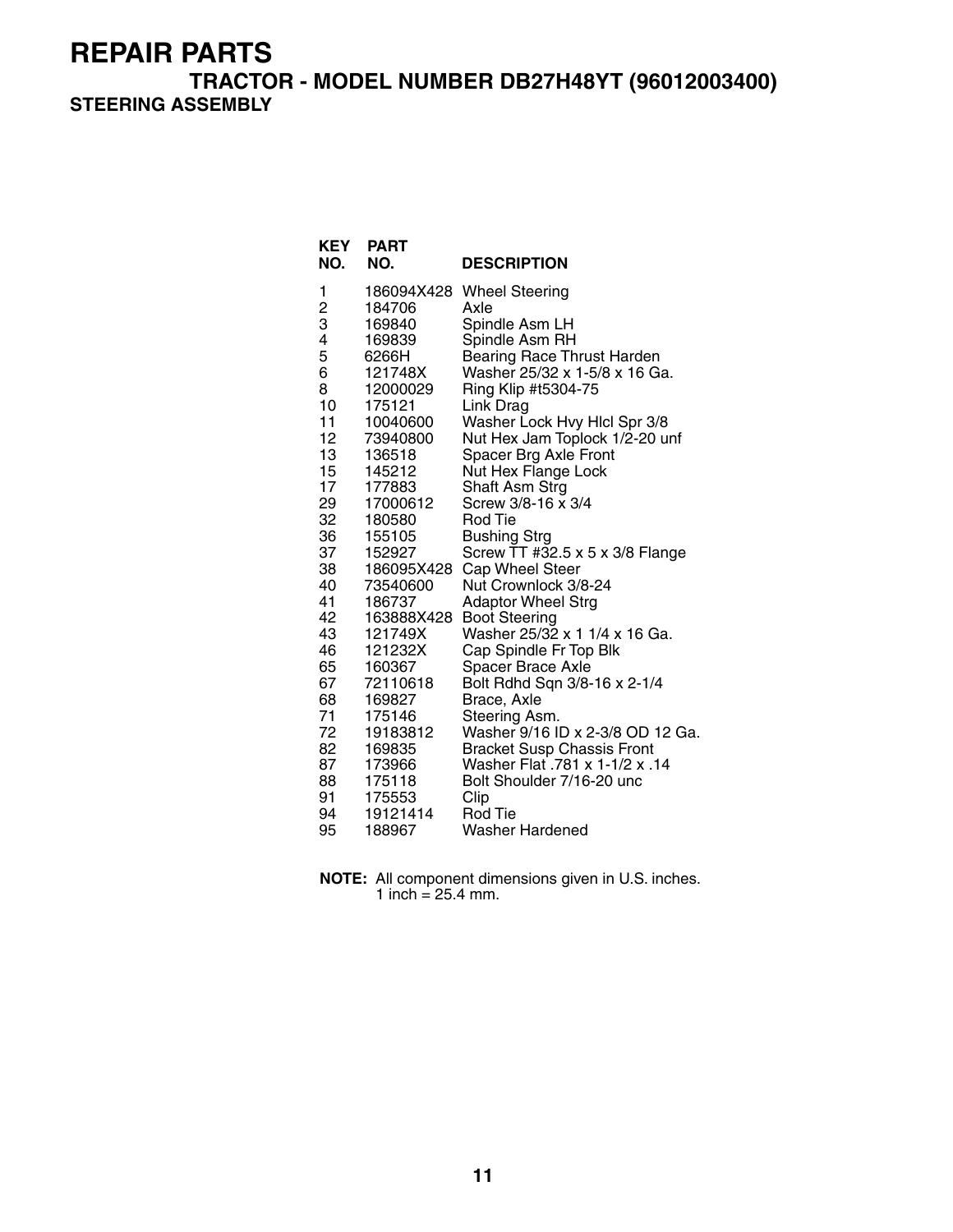**TRACTOR - MODEL NUMBER DB27H48YT (96012003400)**

#### **ENGINE**

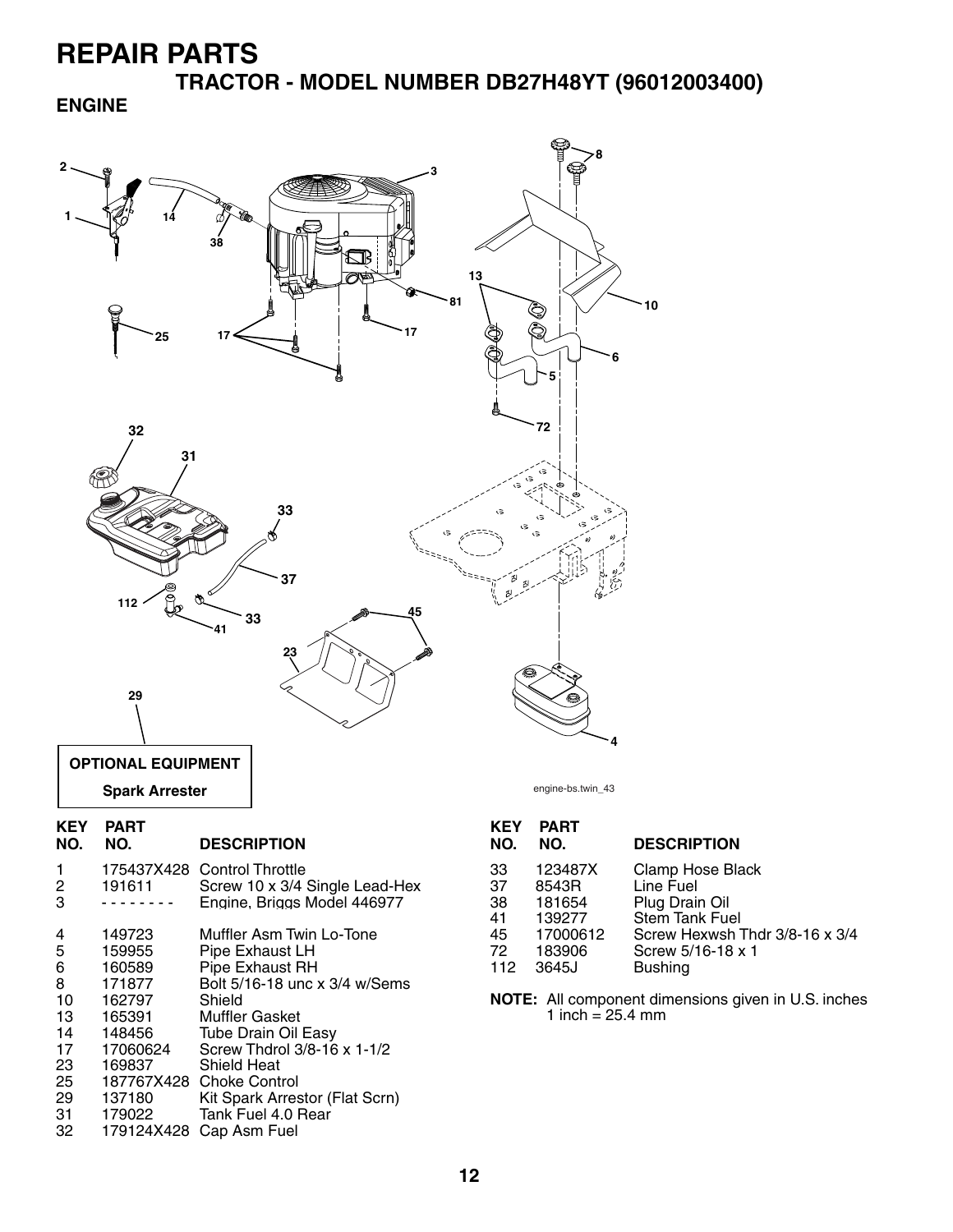**TRACTOR - MODEL NUMBER DB27H48YT (96012003400) SEAT ASSEMBLY**



seat\_lt.knob\_13

| <b>KEY</b><br>NO. | <b>PART</b><br>NO. | <b>DESCRIPTION</b>             | <b>KEY</b><br>NO. | <b>PART</b><br>NO. | <b>DESCRIPTION</b>                                   |
|-------------------|--------------------|--------------------------------|-------------------|--------------------|------------------------------------------------------|
|                   | 189022             | Seat                           | 13                | 121248X            | Bushing Snap Blk Nyl 50 ld                           |
| $\overline{2}$    | 140551             | Bracket Pivot Seat 8 720       | 14                | 72050412           | Bolt Rdhd Sqnk 1/4-20 x 1-1/2                        |
| 3                 | 71110616           | Bolt Fin Hex 3/8-16 unc x 1    | 15                | 121249X            | Spacer Split                                         |
| $\overline{4}$    | 19131610           | Washer Flat 13/32 x 1 x 10 Ga. | 16                | 123740X            | Spring Cprsn                                         |
| 5                 | 145006             | Clip Push-In                   | 17                | 123976X            | Nut Lock 1/4 Lge Flg Gr. 5 Zinc                      |
| 6                 | 73800600           | Nut Hex w/Ins, 3/8-16 unc      | 21                | 171852             | Bolt Shoulder 5/16-18 unc                            |
| 7                 | 124181X            | Spring Seat Cprsn 2 250 Blk Zi | 22                | 73800500           | Nut Hex Lock W/Ins 5/16-18                           |
| 8                 | 17000616           | Screw 3/8-16 x 1               | 24                | 19171912           | Washer 17/32 x 1-3/16 x 12 Ga.                       |
| 9                 | 19131614           | Washer 13/32 x 1 x 14 Ga.      | 25                | 127018X            | Bolt Shoulder 5/16-18 x 62                           |
| 10                | 182493             | Pan Seat                       |                   |                    |                                                      |
| -11               | 166369             | Knob Seat Adj. Wingnut         |                   |                    | NOTE: All component dimensions given in U.S. inches. |
| $\overline{a}$    | 1710.IO            | Duaskat Marrating Cruitale     |                   | 1 inch = 25.4 mm   |                                                      |

12 174648 Bracket Mounting Switch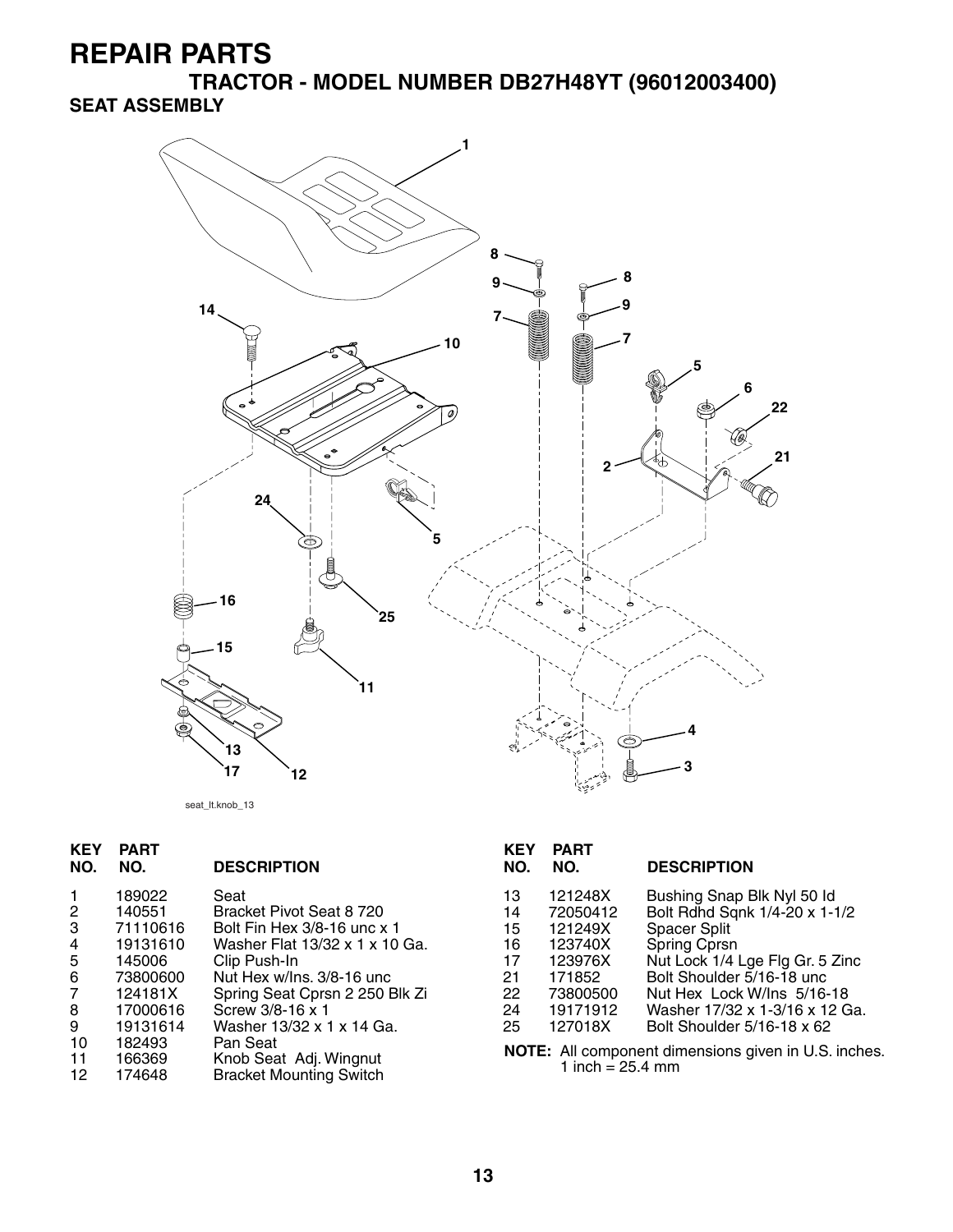**TRACTOR - MODEL NUMBER DB27H48YT (96012003400) MOWER DECK**

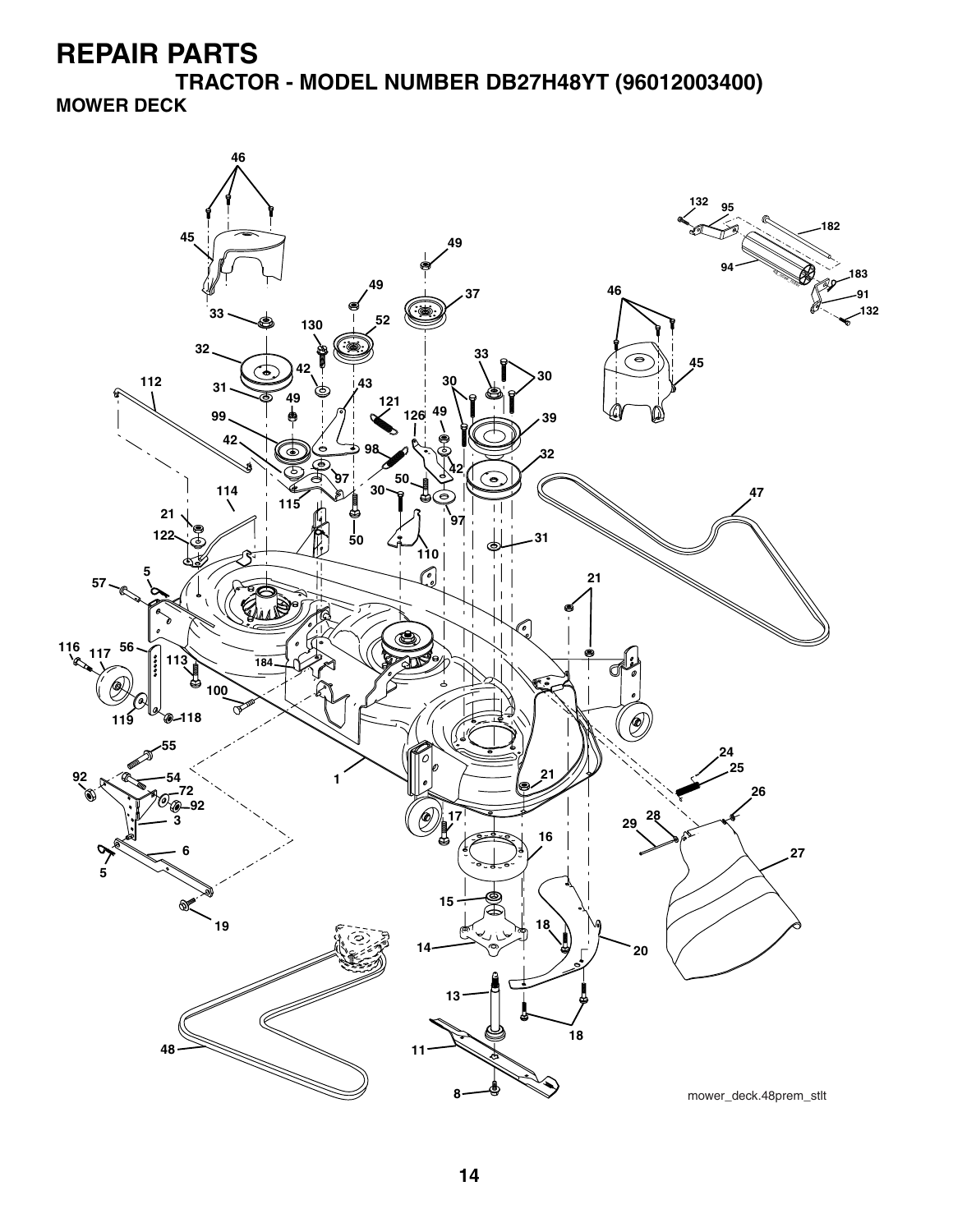#### **TRACTOR - MODEL NUMBER DB27H48YT (96012003400) MOWER DECK**

| KEY<br>NO. | <b>PART</b><br>NO.   | <b>DESCRIPTION</b>                                     | <b>KEY</b><br>NO. | <b>PART</b><br>NO.           | <b>DESCRIPTION</b>                                  |
|------------|----------------------|--------------------------------------------------------|-------------------|------------------------------|-----------------------------------------------------|
| 1<br>3     | 180358X421<br>138017 | Deck Weldment Mower 48<br>Bracket Asm., Sway Bar       | 52<br>54          | 175820<br>74780616           | <b>Pulley Idler Flat</b><br>Bolt Fin Hex 3/8-16 x 1 |
| 5          | 4939M                | <b>Retainer Spring</b>                                 | 55                | 72140608                     | Bolt Carriage Sqnk. 3/8-16 x 1                      |
| 6          | 178024               | Arm, Suspension, Rear Sway Bar                         | 56                | 155986                       | Bar Pnt Adj.                                        |
|            |                      | Deck                                                   | 57                | 156941                       | Pin Head Rivet                                      |
| 8          | 174365               | Bolt 7/16 Asm. Blade                                   | 72                | 19131312                     | Washer 13/32 x 13/16 x 12 Ga.                       |
|            |                      | (The following blades are available)                   | 91                | 180535                       | Bracket, Asm Noseroller, RH                         |
| 11         | 180054               | Blade, 48" Hi-Lift (For bagging and                    | 92                | 73800600                     | Nut Lock Hex 3/8-16                                 |
|            |                      | discharging)                                           | 94                | 176066                       | Noseroller                                          |
| - -        | 173921               | Blade, 48" Mulching (For mulching                      | 95                | 180534                       | Bracket, Asm Noseroller LH                          |
|            |                      | mowers only)                                           | 97                | 178515                       | Washer Hardened                                     |
| 13         | 174360<br>174358     | Shaft Asm. w/Lower Bearing                             | 98                | 179479                       | <b>Spring Primary Drive</b>                         |
| 14<br>15   | 110485X              | Mandrel Asm. Housing<br>Bearing, Ball, Mandrel         | 99<br>100         | 189993<br>72110616           | Pulley Idler"V"                                     |
| 16         | 174493               | <b>Stripper Mandrel Deck</b>                           | 110               | 175016                       | Bolt RDHD Sqnk 3/8-16 unc x 2<br>Arm Spring Break   |
| 17         | 72110610             | Bolt RDHD Sq Neck 3/8-16 x 1.25                        | 112               | 174387                       | <b>Link Tension Relief Lever</b>                    |
| 18         | 72140505             | Bolt, Carriage 5/16-18 x 5/8                           | 113               | 72110506                     | Bolt 5/16-18 x 3/4                                  |
| 19         | 132827               | Bolt, Hex Hd, Shoulder 5/16-18                         | 114               | 174384                       | Tension Asm. Relief Lever                           |
| 20         | 174378               | Baffle, Vortex Mower                                   | 115               | 174609                       | Arm Spring Tension Relief                           |
| 21         | 73680500             | Nut, Crownlock 5/16-18 unc                             | 116               | 193406                       | Bolt, Shoulder                                      |
| 24         | 105304X              | Cap, Sleeve                                            | 117               | 174873                       | Gauge Wheel                                         |
| 25         | 178102               | Spring, Torsion                                        | 118               | 73930600                     | Nut, Centerlock 3/8-16 unc                          |
| 26         | 110452X              | Nut, Push                                              | 119               | 19121414                     | Washer 3/8 x 7/8 x 14 Ga.                           |
| 27<br>28   | 180655X428           | <b>Deflector Shield</b><br>Washer 11/32 x 5/8 x 16 Ga. | 121               | 174371                       | <b>Spring Secondary Drive</b>                       |
| 29         | 19111016<br>131491   | Rod, Hinge                                             | 122<br>126        | 174606<br>174372             | <b>Bushing Pivot Tension Relief</b>                 |
| 30         | 173984               | Screw, Thdroll Washer Head                             | 130               | 17000616                     | Arm, Idler, Primary Deck<br>Screw 3/8-16 x 1.0      |
| 31         | 187690               | Washer, Spacer                                         | 132               | 17000612                     | Screw 3/8-16 x .75                                  |
| 32         | 173436               | Pulley, Mandrel                                        | 182               | 179127                       | Rod Roller Nose                                     |
| 33         | 178342               | Nut, Flg. Top Lock Cntr. 9/16                          | 183               | 163552                       | <b>Retainer Spring</b>                              |
| 37         | 177968               | Pulley, Idler, Flat                                    | 184               | 173979                       | Keeper Belt Idler                                   |
| 39         | 174375               | Pulley, Idler, Driven                                  | $\sim$ $\sim$     | 174356                       | Mandrel Asm. Service                                |
| 42         | 122052X              | Spacer, Retainer                                       |                   |                              | (Includes Key Nos. 13-15 and 33)                    |
| 43         | 174373               | Arm, Idler Secondary                                   | $\sim$ $\sim$     | 180939                       | Relplacement Mower, Complete                        |
| 45         | 180806               | Cover, Mandrel Deck                                    |                   |                              | (Std. Deck - Order separately nose                  |
| 46         | 137729               | Screw, Thdroll. 1/4-20 x 5/8                           |                   |                              | roller components key nos. 91, 94,                  |
| 47         | 180808               | V-Belt, Mower, Secondary                               |                   |                              | 95, 132, 182, and 183)                              |
| 48<br>49   | 174368<br>73900600   | V-Belt, Mower, Primary<br>Nut, Lock 3/8-16 unc         |                   |                              |                                                     |
| 50         | 72110612             | Bolt, Carr. 3/8-16 x 1-1/2 Gr. 5                       |                   | 1 inch = $25.4 \, \text{mm}$ | NOTE: All component dimensions given in U.S. inches |